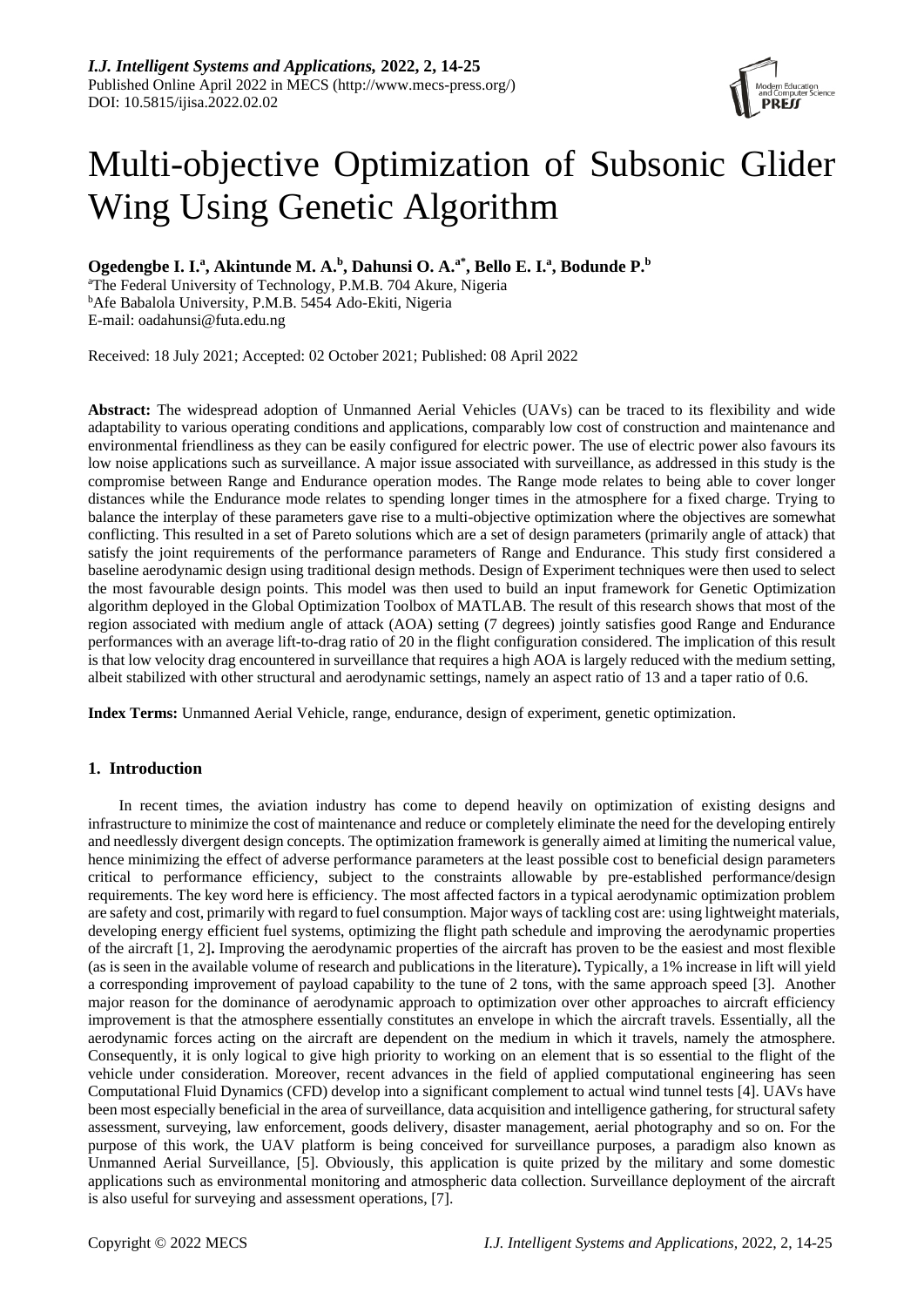The main objective of this study is to examine the optimum flight setting (captured in the angle of attack) in terms of physical wing parameters such that the Range and Endurance requirements are met for optimum performance – subject to aerodynamic, stability and structural constraints. Within this objective framework, sub-objectives include the selection of the air foil that best satisfies the desired flight characteristics and the development of the mathematical scheme that will serve as the basis for the implementation of the optimization algorithm. Furthermore, two key parameters, namely the aspect ratio and taper ratio will be initially determined from the evaluation of the lift distribution using design of experiment techniques. This framework is designed to form a robust approach for the minimization of the drag penalty associated with low-speed surveillance operations in glider flight.

## *1.1. Related Works*

A common and powerful schema deployed in aerodynamic optimization is evolutionary algorithms (sometimes deployed within an artificial neural network infrastructure) due to their flexibility and adaptation to wide range of aerodynamic optimization problems. They also tend to score higher on overall performance. Usually, optimization algorithms are adopted to solve inverse design problems, especially parameter estimation. This works in such a way that the algorithm tries to find a set of design configuration that will satisfy a given set of predetermined performance parameters. In this way, the designer specifies a desired set of performance parameters and with the aid of the optimization algorithm, computes the air foil geometry or aerodynamic shape subject to predefined design parameters that will yield the desired performance parameters. The inverse method gives the designer significant control over the outcome of the optimization process, unlike the direct optimization method that selects an existing air foil based on its performance and tweaking its geometry to obtain the most suitable performance set [7]. However, a major drawback of the inverse method is that it tends to give unreasonable geometry if it is implemented without constraint(s). The bottom-line of the evolutionary algorithm is that if properly designed and deployed, it has been proven to significantly reduce computational cost [8, 9]. Take for example the optimization study conducted by Jianfeng *et al.* [10], where the algorithm required onetwentieth the original number of evaluations. In the course of this study, the proposed optimization tool has a robust framework for defining and implementing both performance and geometric constraints which will see off some of the loopholes pointed out above.

Yilei *et al.* [11] and Neto *et al.* [12] both adopted a multiobjective approach to the problem of aerodynamic performance optimization for glide-based vehicles, taking for example a lifting surface in ground effect (Wing-in-Ground-Effect, WIG configuration). Both studies show that a necessary component of the optimization solution is the Pareto Front, which details all possibly combinations of design parameters that appear to simultaneously satisfy all the optimization objectives. This concept will be further explored in the result of this work. However, an earlier work by Kyoungwoo *et al.* [13] already examined adding static margin as a stability criterion to the optimization constraint, especially with the study dealing with a WIG aircraft. This study on the other hand sought to extend the possibilities of flight beyond altitudes where static margin is applicable by using an aerofoil dependent stability criterion to establish the stability constraint of the wing in this case study.

On the other hand, a multipoint approach employed by Gaetan *et al*. [14] where rather than execute a 'static' (single point) optimization, a bit of dynamism that ensures an approximate coverage of the flight spectrum was adopted in the optimization such that several flight configurations were optimized for, relative to aerofoil orientation. This study showed that the result landscape seemed to favour simplicity over complexity, with the single point scenario coming tops with the largest drag reduction (the case objective). This also goes to show that the multiobjective approach, more that the multipoint approach provides a more robust framework for dealing with broad-based, multidimensional domains in a typical optimization problem. A more sophisticated alternative for implementing the multidimensionality of an aerodynamic optimization problem was presented in the work of Dileep *et al*. [15], where a shape memory alloy (SMA) was built into the upper surface of the wing to morph the wing geometry in flight and consequently, actively control the flow characteristics. This was however a single point optimization problem as the aerodynamic performance was only considered for cruise condition only. This leaves an open-ended solution where stability does not take much of a precedence as is necessary in a glide-based flight scenario.

#### **2. Methodology**

The summary of the organization of materials and methods adopted for this research work goes thus. First, the pertinent design parameters affecting wing aerodynamic performance were established, having conducted a preliminary design of the base concept, using a 2D wing section analysis software. The air foil selected was the NACA72012 profile, which was then modified due to a geometric inconvenience. The software employed for this task was Javafoil™. Afterwards, an objective function that incorporated the aerodynamic forces of lift and drag was structured to deduce a single mathematical expression for the representation of aerodynamic efficiency in terms of range and endurance. The associated constraints for the flight configuration were the developed within the framework of the objective function developed in the preceding step. Furthermore, the effect of imposing limits on the decision variables associated with the implementation of the adopted optimization algorithm was examined. The selected optimization tool was the Genetic Algorithm.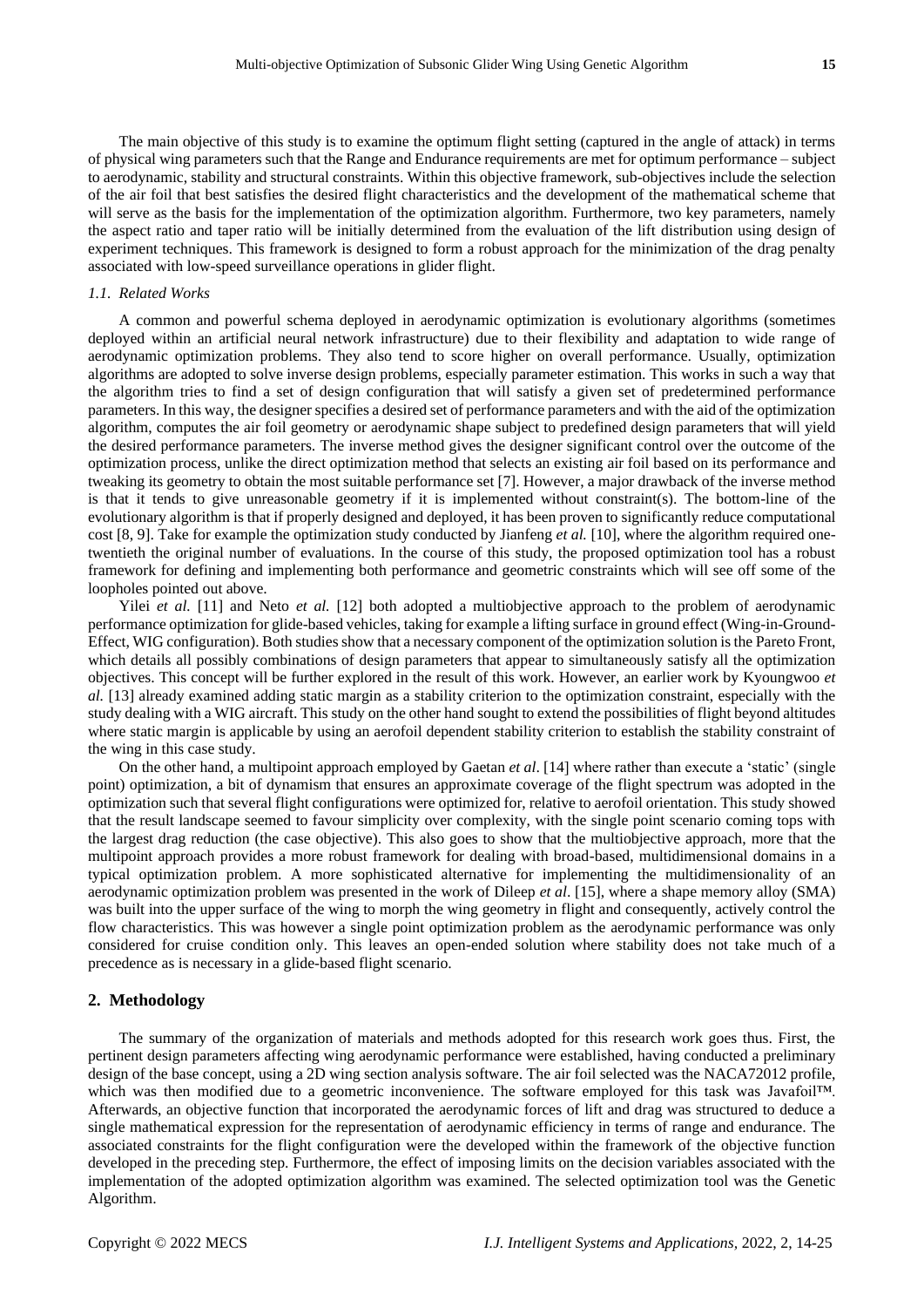A platform for the deployment of the genetic algorithm was then selected. The Global Optimization toolbox of MATLAB® was used for the implementation. The toolbox is robust and has diverse functionalities that can be used to derive a variety of configurations that served to thoroughly explore the problem domain. The robustness of the toolbox is in the fact that it has tools for quick hyperparameter tuning without having to make extensive code alterations. It also has functions for plotting function characteristics so that the convergence of solutions can be viewed in real time. Finally, a comparison and validation of results using CFD modelling was conducted. Another means of validation explored was the actual fabrication and testing.

A design point estimation was first carried out based on the design specifications subject to stall speed, maximum speed and the ceiling of the UAV. These were computed from general relations of aircraft performance with respect to power loading and wing loading as the dependent and independent variables respectively. The equation and the values of the initial parameters used for the base design are given in table 1 while the design point estimation is shown in fig. 1.



Fig.1. Design point estimation

Table 1. Mathematical Relations for parameters and their values

| <b>Parameter</b>                                   | <b>Relation</b>                                                                  | <b>Value/Basis</b>                            |
|----------------------------------------------------|----------------------------------------------------------------------------------|-----------------------------------------------|
| Stall speed $(V_s)$                                | W<br>$=\frac{1}{2}\rho_{0}V_{s}^{2}C_{L_{\text{max}}}$<br>$\overline{S}$<br>' vs | 100 Knots $(51.4 \text{ m/s})$                |
| Maximum speed $(V_{max})$                          | 440<br>285.94<br>$+0.184$<br>۰W<br>$\overline{S}$                                | $1.1 V_s$                                     |
| <b>Service ceiling</b>                             | 523<br>W<br>$\overline{P}$ <sub>AC</sub><br>$\frac{W}{c}$<br>$2.266 \times$      | Absolute ceiling (where Rate of $Climb = 0$ ) |
| <b>Maximum coefficient of lift</b><br>$(C_{Lmax})$ | $3C_{DOL}$<br>Lmax<br>Where<br>$C_{DOL} = 0.05;$<br>$K = 0.033$                  | 2.12                                          |
| Aspect ratio                                       |                                                                                  | 15                                            |
| <b>Starting Weight</b>                             | ۰                                                                                | 2 kg                                          |

Table 1 shows the mathematical relations whose combination is used to approximate the design point (fig. 1) that will be used to kick-start design analysis. The operational parameters described by the equations are the *stall speed*, *maximum speed* and the *service ceiling*. These are the fundamental requirements that are further used to determine the required power and surface area of the glider in question. As shown in fig. 1, the optimum design point is found close to (or around) the point of intersection of the three curves. Note that the curves are generated using the equations in the table.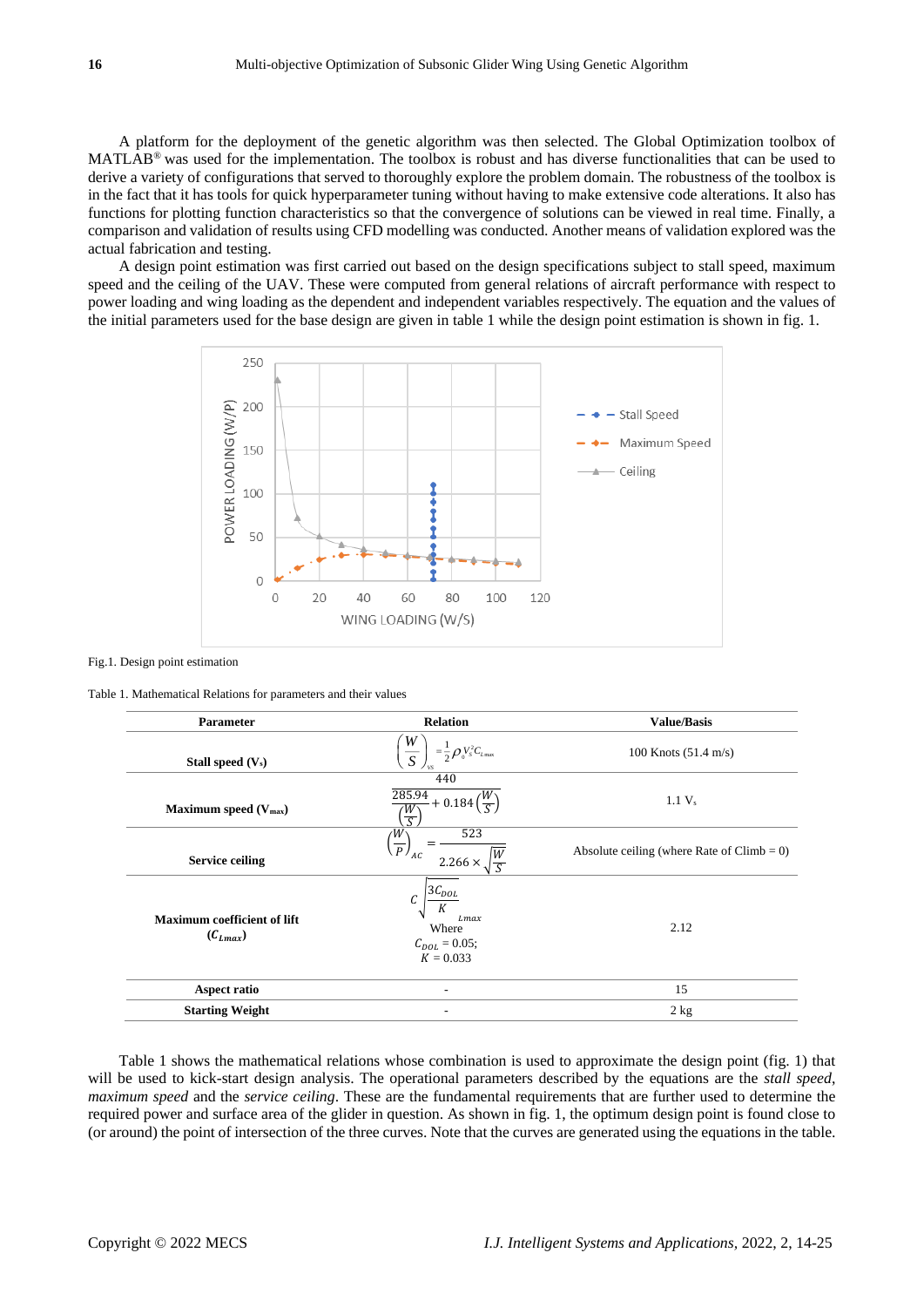## **3. Problem Formulation**

#### *3.1. Objective Function*

The optimization scheme was implemented, using the objective function given in equation 1.

*Objective:*

minimize: 
$$
\left[ \left( \frac{C_D}{C_L} \right)_{endurance}^X + \left( \frac{C_D}{C_L} \right)_{range}^Y \right]
$$
 (1)

where *X* and *Y* are indices that describe the aerodynamic efficiency  $\left(\frac{c_b}{c_a}\right)$  $\left(\frac{c_D}{c_L}\right)$  as it applies specifically to endurance and range performance respectively.

## *3.2. Aerodynamic constraints*

 $C_{Lmin} \geq C_{Ld}$  (The design coefficient of lift should exceed a minimum specified value)

 $C_{Dmax} \ge C_{Dd}$  (The design coefficient of drag should not exceed a maximum specified value)

## *3.3. Structural constraint*

 $BM \leq BM_{max}$  (The maximum bending moment induced due to the vertical loads of lift and weight should not exceed the allowable maximum of the wing structure)

#### *3.4. Stability constraint*

 $\Delta h \leq \Delta h_{max}$  (The movement of the centre of pressure along the mean aerodynamic chord of the wing as the angle of attack changes must not exceed a maximum value to entrench stability)

#### **4. Preliminary Optimization of Base Parameters**

Having conducted a preliminary design analysis to obtain base design parameters, an initial optimization to further fine tune two major parameters – Aspect ratio and Taper ratio, was conducted. For this stage, a Design of Experiment (DOE) approach is adopted. A Taguishi design with two factors (inputs), one output and nine levels are used to effectively exhaust the possibilities. The inputs are Aspect ratio and Taper ratio which were fed into a MATLAB script designed using the Lift Line Theory to generate a lift distribution profile and varied across the nine levels according to the requirements of the design. The behaviour of the lift distribution curve forms the basis for the determination of the best performance. An ideal lift distribution profile should be elliptical and have a large area under it (the larger the area, the greater the lift generated). These requirements were interpreted into three output parameters – eccentricity of the ellipse, wing coefficient of lift and curvature index (a measure of how well the profile follows an actual ellipse) - obtained from the script and the geometry of the lift distribution profile. However, for simplicity and ease of representation of the outputs on a single graph, they were lumped into a weighted sum of the three responses. The objective of the optimization scheme is to maximize the weighted sum of responses with the aspect ratio and taper ratio as decision variables. A simple optimization formulation would be:

*Objective*

Max: Weighted sum of responses AR; λ

Subject to (constrained at):

Planform,  $S = 0.01m^2$ Twist angle, alpha\_twist  $= -1$  (deg) Wing setting angle, i\_w = 2 (deg) Lift curve slope, a  $2d = 5.38$  (1/rad) Zero-lift angle of attack, alpha  $0 = -4$  (deg)

The formulation above summarizes the initial optimization step. It summarizes the primary objective that consists of the process of plotting the base geometric objectives (aspect ratio and taper ratio) in the range stipulated by the Taguishi design. The constraints are the fixed values which are auxiliary inputs in the code used to generate the lift distribution, a sample of which is shown in fig. 6. The output of the code was examined (that is the corresponding lift distribution profile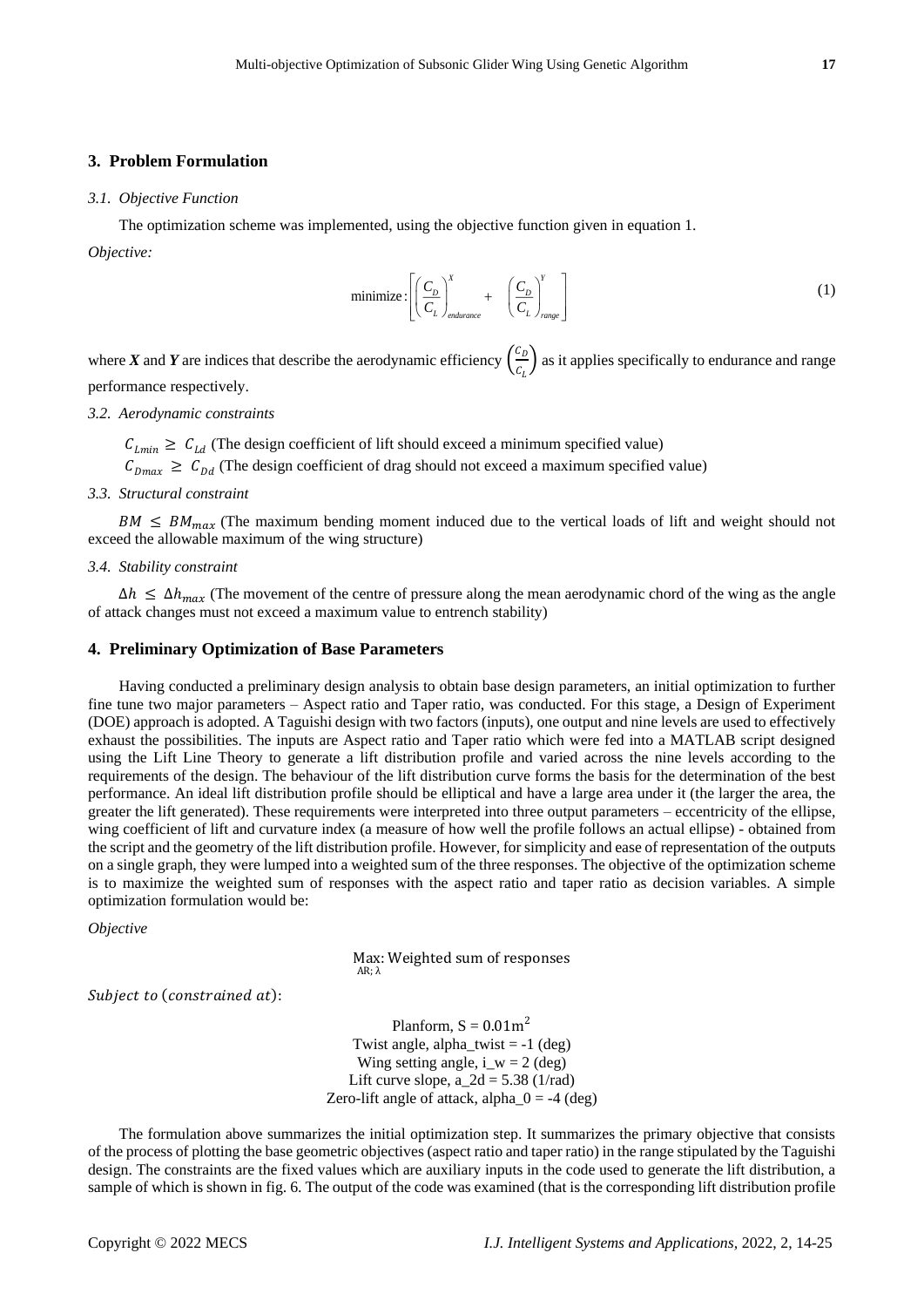at each level of the combination of design parameters) and used to generate variables that formed the basis of the development of the pre**-**optimization scheme represented in a contour plot (fig. 7).

# **5. Derivation of Objective Functions**

*5.1. Endurance*





 $W = mg$ 

Fig.3.Aerodynamic forces in a diving flight

$$
V_s = \left(\sqrt{\frac{2mg}{\rho S}}\right) \frac{C_D}{(C_D^2 + C_L^2)^{3/4}}
$$
 (2)

Given that the first identity is a constant, the sink rate then is seen to depend on:  $\frac{c_D}{\sqrt{2}}$  $(c_D^2 + c_L^2)^{3/4}$ Usually for vertical motion, lift force takes precedence over drag. That is,  $C_L \gg C_D$ 

$$
\therefore V_s \alpha \frac{C_D}{C_L^{3/4}} \tag{3}
$$

Equation 3 is the first objective to be minimized.

## *5.2. Range*

In order to derive the relationship governing the maximum range condition, we reconstruct the space diagram representing the glide dynamics as shown in fig. 4.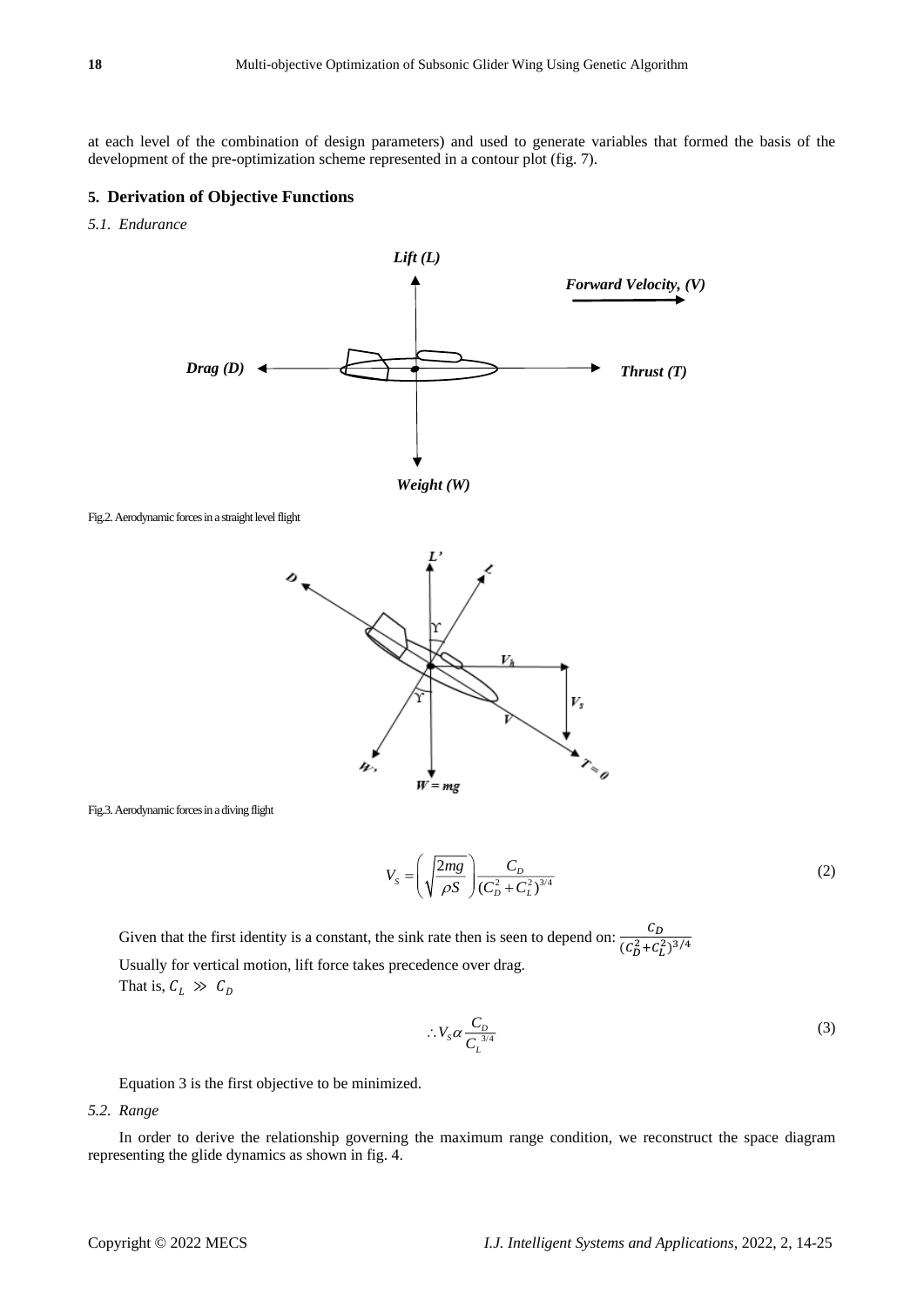

Fig.4. Simplified dynamics for diving flight

It is seen that:

$$
\tan \gamma = \frac{H}{X} = \frac{D}{L} = \frac{C_D}{C_L} \tag{4}
$$

where *X*, *C<sup>D</sup>* and *D* are associated with the range of the glider while *H*, *C<sup>L</sup>* and *L* are associated with the endurance of the glider.

From equation 4,

$$
\therefore X = \frac{H}{\frac{C_D}{C_L}}\tag{5}
$$

From equation 5, we may deduce that maximizing range, *X* requires the minimization of  $\frac{C_{D}}{C_L}$ . This is the second objective to be minimized.

## *5.3. Stability*

The optimization requires that the wing meets strict stability conditions so that irrespective of the good vertical and horizontal dynamics, the aircraft should maintain strict heading and not 'fall out of the sky'. To put this in place, two points along the chord of the wing section (air foil) are defined as follows:

- i. Aerodynamic center (*ac*): this is a point along the chord of the airfoil where the coefficient of moment is independent of the lift characteristic of the airfoil.
- ii. Center of Pressure (*cp*): this is also a point along the chord line where the coefficient of moment of the airfoil is zero and aerodynamic influence consists entirely of the of lift and drag only.

As a result of the foregoing, the aerodynamic forces acting on the wing can coefficient be described in one of two ways: lift, drag and moment acting at the aerodynamic centre and lift and drag only acting at the centre of pressure. The dynamics for the derivation of the stability criterion is deduced from fig. 5.



Fig.5. Air foil dynamics for stability assessment

where  $M_{LE}$  and  $M_{ac}$  are the moments about the leading edge and aerodynamic centre respectively;

 $x_{ac}$  is the moment arm of the aerodynamic center about the leading edge;

 $k_{cp}$  is the normalised position of the centre of pressure along the chord *c*; and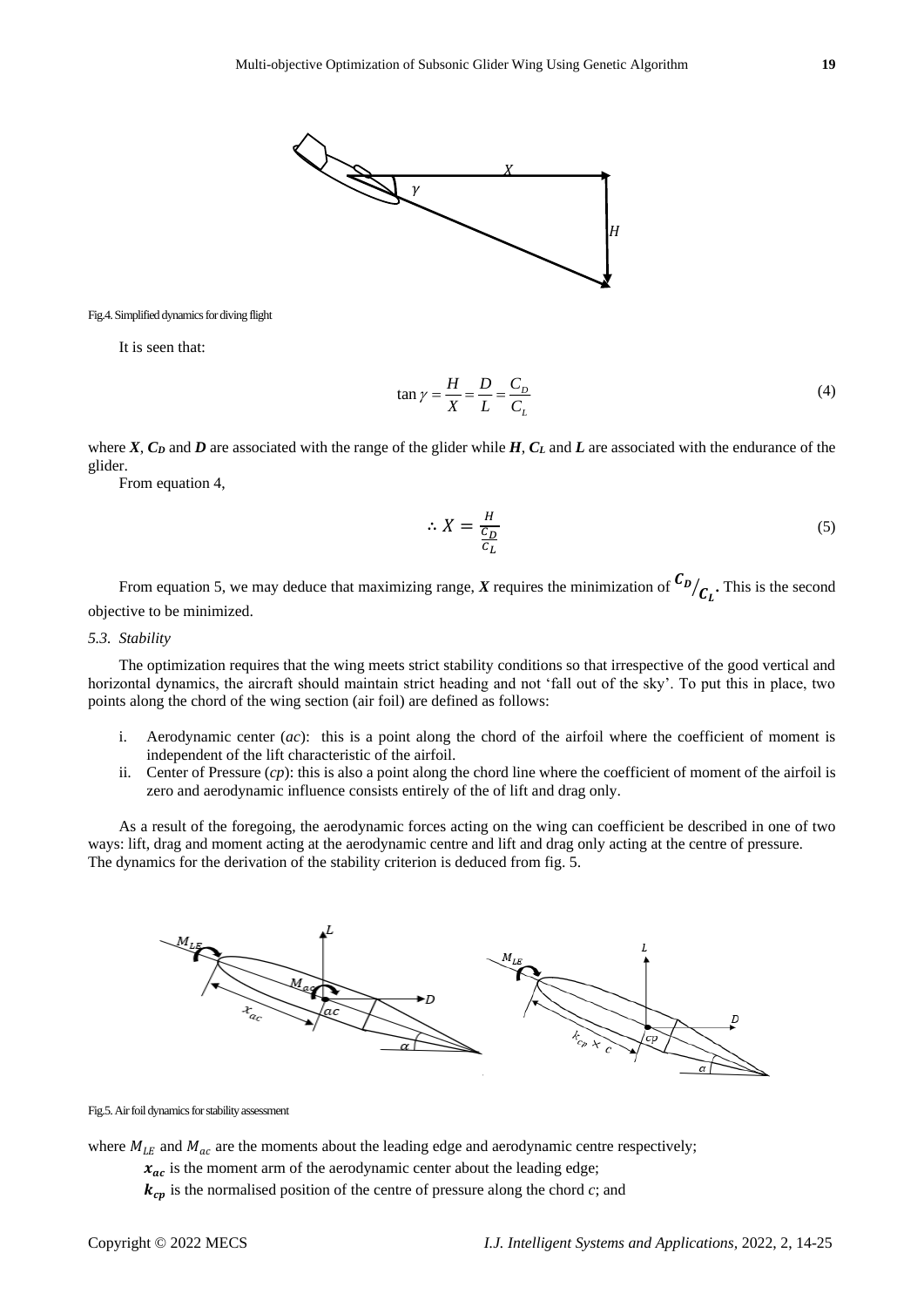#### $\alpha$  is the angle of attack of the airfoil/wing

Taking the moment of forces about the leading edge, we have:

$$
-(L\cos\alpha + D\sin\alpha)k_{cp}c = M_{ac} - (L\cos\alpha + D\sin\alpha)x_{ac}
$$
(6)

$$
\therefore k_{cp} = \frac{x_{ac}}{c} = \frac{C_{Mac}}{C_L \cos \alpha + C_D \sin \alpha}
$$
(7)

#### *5.4. Aerodynamic Fitting*

The fundamental relationship between the decision variables,  $C_L$  and  $C_D$  is constrained to fit the elliptical load distribution of an aerodynamically efficient wing. The relationship is quadratic and given in equation 8.

$$
C_D = C_{D0} + kC_L^2 \tag{8}
$$

where  $C_{D0}$  is the coefficient of drag independent of lift, usually at  $\alpha = 0$ ; and

 $k$  is the section drag factor given by:  $\frac{1}{1}$  $\pi eAR$ 

## **6. Multipoint optimization**

To determine the optimal flight condition for maximum glide efficiency, the optimization will be conducted under the multipoint scheme, with the determinant condition being the angle of attack,  $\alpha$ . The angle of attack is therefore sampled at several points along the lift – angle of attack curve, before stall occurs. The sampling points are 2, 7 and 13. Multipoint optimization within the context of this work is similar to the definition adopted by Chai *et al.* [16]. In this sense, the scope of the optimization covers multiple geometric points/configurations, namely the three angles of attack considered.

## **7. Results and Discussion**

#### *7.1. Aerodynamic Pre-optimization*

Table 2 shows the combination of inputs for the design of experiments described in the methodology, using the Taguishi design. The corresponding wing lift characteristic for each combination of input parameters presented is shown in Table 2. The two inputs are the first two columns of the table, fed into the MATLAB code for determining maximum lift and lift distribution. The resultant graphs (an instance of which is shown in fig. 6) were scrutinized and from them curvature indices (fourth column of the table) from each configuration were obtained. The index in each case is a measure of how the lift distribution profile fits the ideal case, the ideal case being the elliptical lift distribution. Also, from Table 2, the eccentricity (second column) of each lift distribution profile was computed being another measure of determining how much the profile matches the ideal elliptical lift distribution. These three outputs (direct and derived) were then combined into a weighted sum of an overall selection index. This index served as the input for the contour plot shown in fig. 7.

| <b>ASPECT</b><br><b>RATIO</b><br>(AR) | <b>TAPER</b><br><b>RATIO</b><br>$(\Lambda)$ | <b>ECCENTRICITY</b><br>$\left(\boldsymbol{e}\right)$ | <b>WING COEFFICIENT</b><br><b>OF LIFT</b><br>$(\mathcal{C}_{LW})$ | <b>CURVATURE</b><br><b>INDEX</b><br>$(\pmb{c})$ | <b>SELECTION INDEX</b><br>$(1.2^* e + C_{LW} + c)$ |
|---------------------------------------|---------------------------------------------|------------------------------------------------------|-------------------------------------------------------------------|-------------------------------------------------|----------------------------------------------------|
| 12                                    | 0.2                                         | 2.51                                                 | 0.4113                                                            | 0.5                                             | 3.9284                                             |
| 12                                    | 0.4                                         | 2.62                                                 | 0.4388                                                            | 0.7                                             | 4.2930                                             |
| 12                                    | 0.6                                         | 2.74                                                 | 0.4494                                                            | 0.7                                             | 4.4408                                             |
| 16                                    | 0.2                                         | 2.30                                                 | 0.4237                                                            | 0.4                                             | 3.5837                                             |
| 16                                    | 0.4                                         | 2.40                                                 | 0.4525                                                            | 0.6                                             | 3.9325                                             |
| 16                                    | 0.6                                         | 2.50                                                 | 0.4641                                                            | 0.8                                             | 4.2641                                             |
| 22                                    | 0.2                                         | 2.08                                                 | 0.4345                                                            | 0.5                                             | 3.4366                                             |
| 22                                    | 0.4                                         | 2.08                                                 | 0.4645                                                            | 0.55                                            | 3.5145                                             |
| 22                                    | 0.6                                         | 2.24                                                 | 0.4769                                                            | 0.6                                             | 3.7707                                             |

Table 2.Data of pre-optimization of design parameters and results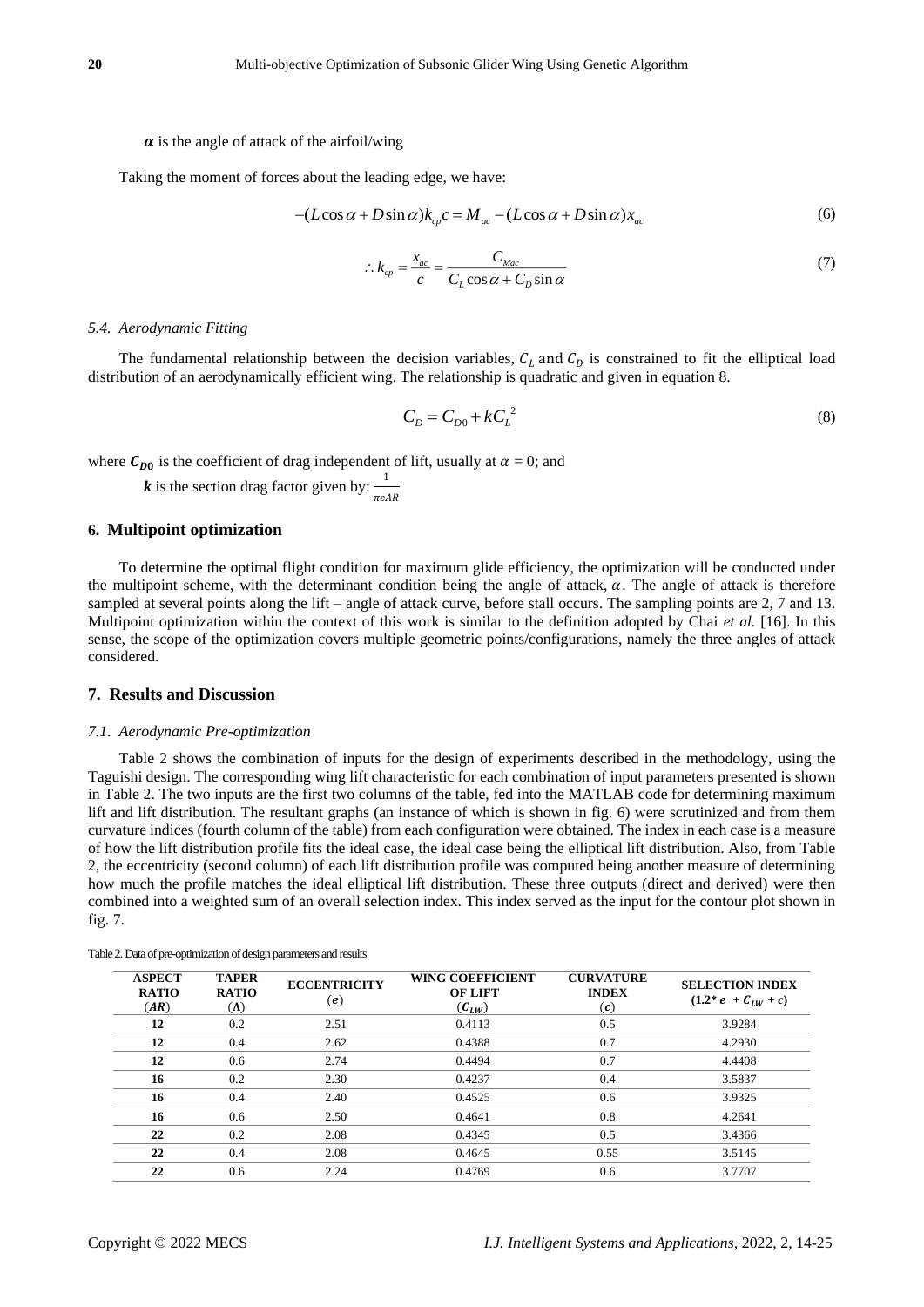

Fig.7. Pre-optimization contour plot

*NB: The last column constitutes the weighted sum of responses mentioned in 4.0*

On combining the results into a contour map, Fig. 7 was obtained and the optimal design point for *AR* and Λ was obtained**.**

It should be noted that the eccentricity of the wing is weighted by 20% in the selection index. This is because the application being considered has a lot to do with minimizing induced drag to maintain high endurance and range while also minimizing the structural loads acting on the wing due to lift generation. In addition, considering the fact that a high aspect ratio (longer wing span relative to the mean aerodynamic chord) is being considered relative to the aircraft size, the bending loads (which are bound to be high due to the significant moment arm in place) ought also to be minimized.

The value selected for each parameter respectively from the optimization contour map are:

$$
AR = 13; \Lambda = 0.6
$$

This selection corresponds to the bottom right-hand corner of the contour map. These values are seen to maximize the weighted sum of responses, hence giving the optimum performance with respect to maximum life and stall behaviour (capture by the eccentricity, wing lift coefficient and the curvature of the lift-span distribution). This fulfils the initial optimization step described in section 4.0. Furthermore, it satisfies the precondition for the evaluation of the lift distribution using design of experiment techniques as stated in one of the study sub-objectives.

## *7.2. Genetic Algorithm Optimization*

After running the Genetic Algorithm, a set of points detailing the optimization step at each angle of attack were generated as the feasible solutions, constituting the Pareto front. The Pareto plots obtained at each angle of attack were subsequently combined in order to select the optimum operational points. This is shown in fig. 8.

The most obvious observation form fig. 8 is that irrespective of the AOA, the Pareto points seem to follow the same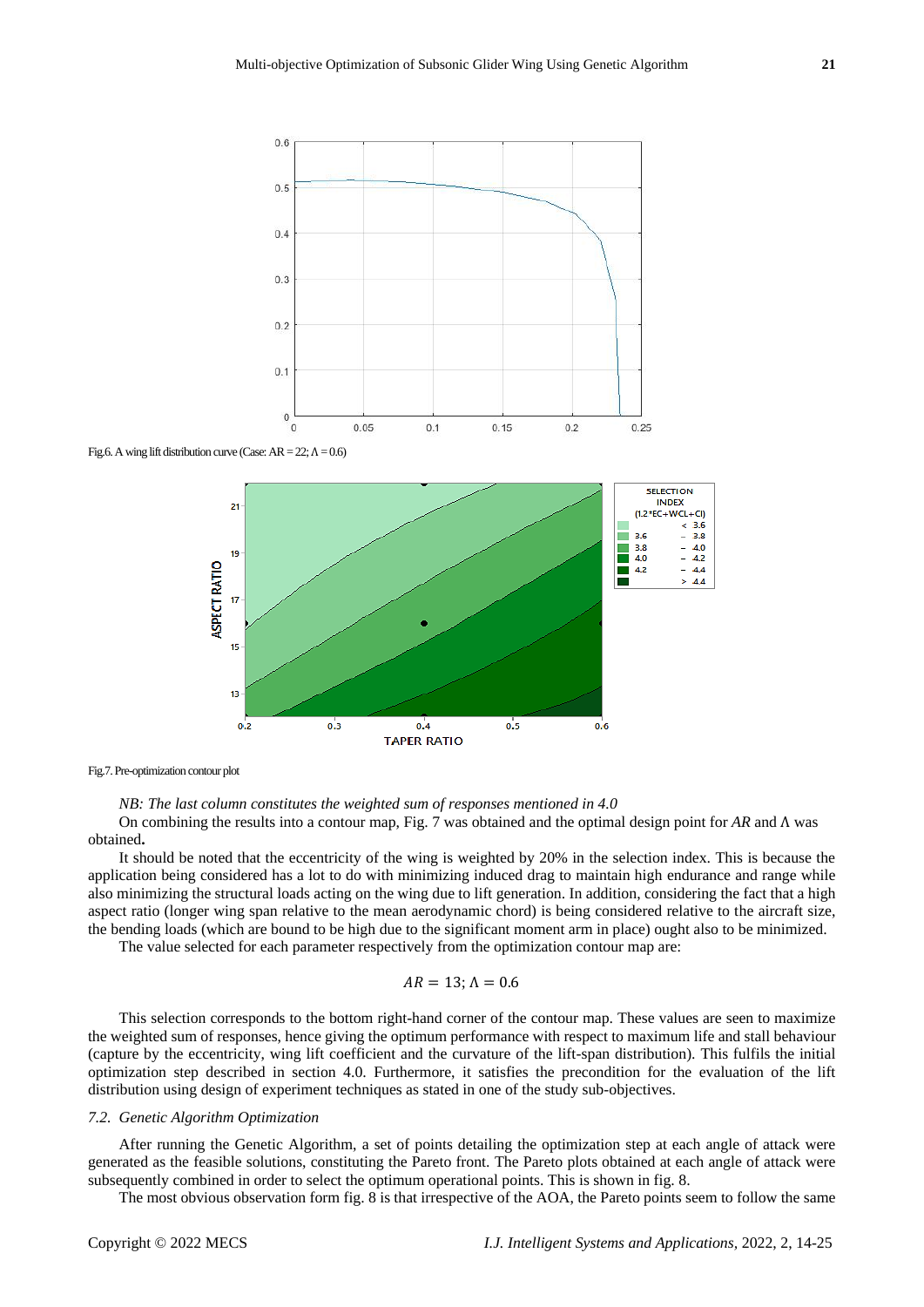(Almost logarithmic) curve. Given that these are the best results, the graph is partitioned such that each angle of attack favours a particular kind of performance – range or endurance – over the other. It is seen that low AOA favours Endurance a little over Range. This being because more Pareto points at this AOA fall within the low score region for Endurance than there are in the low score region for range. Going further down the Pareto curve, medium AOA values favour range but gives average performance for Endurance. Finally, high AOA exclusively favours range over endurance. Fig. 9 illustrates the deduced information as just explained. In addition, the relationship was correlated with a  $3<sup>rd</sup>$  order polynomial trend line. The line has a coefficient of correlation of 0.9987. In other words, the relationship can be used to safely infer the relationship between range and endurance performance at a given AOA within the examined limits of the glider. Table 3 gives a summary of the combined performances at each angle of attack. In the table, it seen that a medium angle of attack most favours the two performances under consideration.



Fig.8. Combined Pareto plot



Fig.9. Relationship between AOA and Performance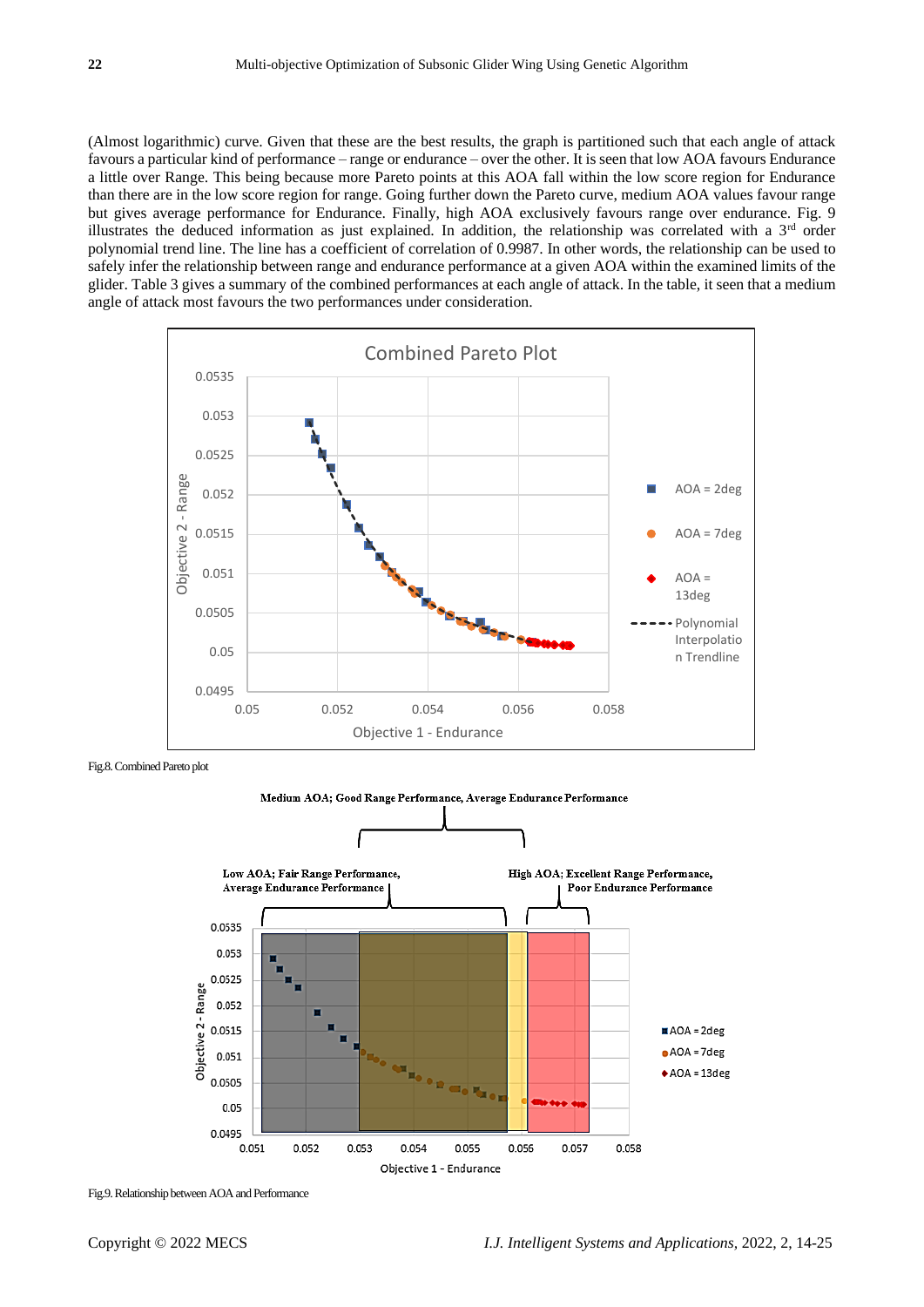Table 3.Summary of Glide Performance at the Respective AOA's

|    | <b>Endurance</b> | Range            |
|----|------------------|------------------|
|    | Fair             | Fair             |
|    | Fair             | Good             |
| 13 | Poor             | <b>Excellent</b> |

## *7.3. Comparison with Earlier Similar Studies*

By way of evaluation, two previous studies were considered. The first was conducted by Ciprian *et al.* [16] to maximize the lift-to-drag ratio of a general aviation aircraft for the range requirement. The similarity of some of the parameters considered for optimization and the response makes it ideal for this comparison which is presented in table 4. While most of the parameters are similar, the slightly greater lift-to-drag ratio may be attributed mostly to the significantly greater aspect ratio. This is justified by Oswald efficiency  $(e)$  factor which as seen in equation 8 indicates that higher values of this quantity appear to substantially affect the relationship between the coefficient of lift and the coefficient of drag.

Another study by Kandasamy *et al.* [17], shows similar behaviour. Although with similar methodology and tools, there were other responses factored into the optimization scheme apart from the lift-to-drag ratio. These included the root chord, leading edge sweep, wingspan and the taper ratio (which in the case of this study is handled with a DoE preoptimization scheme). Their approach also used two optimization algorithms namely, Gradient based solver, *fmincon* and Genetic Algorithm, *GA* (as used in this study) to conduct the optimum value search. The relative results are shown in table 5. As suggested by Ciprian *et al.* [16], the greater wingspan (consequently, greater *AR*) explains the higher lift-todrag ratio. Therefore, it may be said that apart from the method adopted for the optimization study, the aspect ratio is perhaps the most important parameter when optimizing for the lift-to-drag ratio of gliders.

Table 4. Comparison 'A' of results

| This work | Ciprian et al. |
|-----------|----------------|
|           | 2.22           |
| 15        |                |
| 0.8       | 0.25           |
| 5.38      | 6.9            |
| 19.9      | 17.67          |
|           |                |

#### Table 5.Comparison 'B' of results

| <b>Parameter</b>   | This work | Kandasamy et al. (fmincon) | Kandasamy et al. (GA) |
|--------------------|-----------|----------------------------|-----------------------|
| Taper ratio        |           | 0.6                        | 0.6                   |
| Lift-to-Drag ratio | 199       | 22.46                      | 22.46                 |

## **8. Conclusion**

After the research had been conducted and validated, the following conclusions were drawn as regards the aerodynamic optimization of UAV wings for surveillance:

- a) The primary geometric parameters affecting the performance of a low Mach number UAV ( $M < 0.6$ ) wing with respect to Range and Endurance performance are aspect ratio and taper ratio. The parameters were found to govern the primary flow of air around the wing and consequently, generation of lift force. Their variation and combination as shown in this study gave rise to different lift characteristics that influence the overall flight behavior. The optimum values of these features as designed with respect to experiment-based optimization are 13 for aspect ratio and 0.6 for taper ratio;
- b) The lift-to-drag ratio obtained as the optimum performance that jointly satisfies the range and endurance requirements by is approximately 20, at a medium (by the definition of this work) angle of attack of 7 degrees. This was as obtained subject to the imposed aerodynamic and structural constraints. It is projected that the implementation of this configuration in the prototype developed will jointly satisfy Range and Endurance requirements to minimize power consumption.
- c) The setting obtained for the flight configuration, given the structure of the objective function also minimizes the drag penalty associated with the Range and Endurance behavior of the aircraft considered. This is especially useful in gliding flight for surveillance operations.
- d) Furthermore, the study shows a way of finetuning the angle of attack setting of gliding flight such that the high drag penalty that would otherwise be high due to the otherwise high angle of attack. This finetuning or shall we say 'correction' was obtained using the method introduced in the initial optimization step.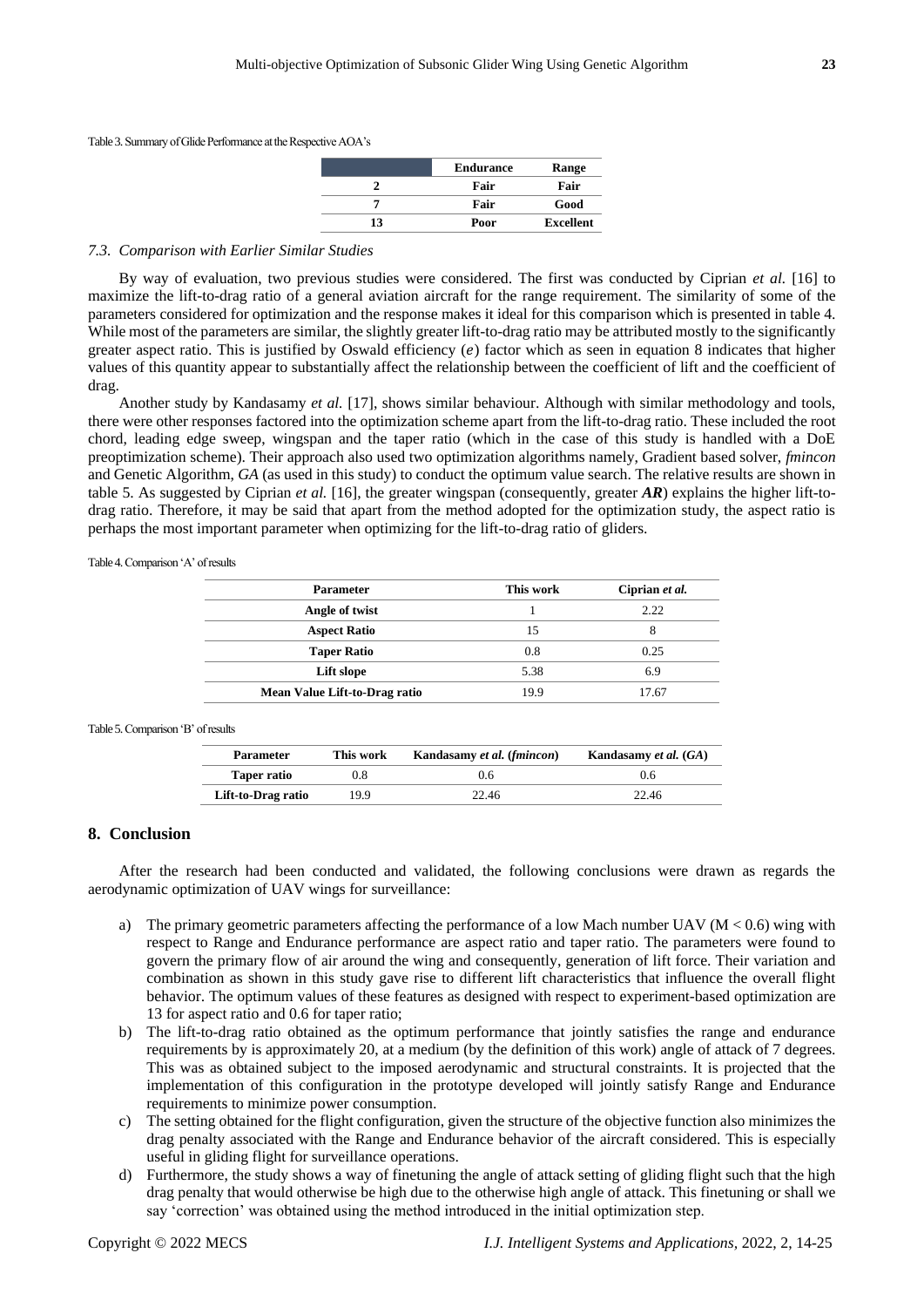e) The application of this research includes low altitude, low power crafts that rely mainly on the principle of gliding for their propulsion. This work however can be extended to include the effects of dynamic control on the stability of the aircraft, given the current flight setting. Computational fluid dynamics (CFD) studies may also be conducted to gain more insight into the workings of the fluid mechanisms that cause the behavior examined in this study.

## **References**

- [1] M. T. Khot, "CFD Based Airfoil Shape Optimization for Aerodynamic Drag Reduction", MSc. Dissertation, College of Engineering, Sharjah Univ., Sharjah, IND, 2012.
- [2] P. B. Howard, Y. Z. Beckett and W. Z. David, "Airfoil Optimization Using Practical Aerodynamic", AIAA Journal of Aircraft, vol. 47, no. 5, pp 1707-1726, October 2010.
- [3] H. X. Chen, Y. F. Zhang, W. S. Zhang and S. Fu, "GA Optimization Design of Multi-Element Airfoil<sup>"</sup>, Proc. 7<sup>th</sup> International Conference on Computational Fluid Dynamics - ICCFD7, July 2012, pp 1-6.
- [4] K. Norbert, R. G. Nikolas, B. Joel, D. Richard, F. Antonio, V. Daniel, B. Klaus, B. Holger, S. Volker and H. Subhendu, "Flow simulation and shape optimization for aircraft design", Journal of Computational and Applied Mathematics*,* vol. 203, no. 2, pp. 397 – 411, June 2007.
- [5] K. Dalamagkidis, "Aviation History and Unmanned Flight. In: On Integrating Unmanned Aircraft Systems into the National Airspace System. Intelligent Systems, Control and Automation: Science and Engineering", ISCA book series: vol. 54, pp. 11 - 42. 2012.
- [6] Read, B. (2018), "Silent Revolution Glider Technology"*,* [https://www.aerosociety.com/news/silent-revolution-glider](https://www.aerosociety.com/news/silent-revolution-glider-technology/)[technology/,](https://www.aerosociety.com/news/silent-revolution-glider-technology/) July 7, 2018.<br>[7] E. Alpman
- [7] E. Alpman (2013), "Airfoil Shape Optimization Using Evolutionary", [https://pdfs.semanticscholar.org/babc/9c5e8d20d23dc0d7fb99ce446bfd50b7493d.pdf,](https://pdfs.semanticscholar.org/babc/9c5e8d20d23dc0d7fb99ce446bfd50b7493d.pdf) October 2, 2017.
- [8] Mehdi J. Marie, Safaa S.Mahdi, Esraa Y. Tarkan, " Intelligent Control for a Swarm of Two Wheel Mobile Robot with Presence of External Disturbance", International Journal of Modern Education and Computer Science(IJMECS), Vol.11, No.11, pp. 7-12, 2019.DOI: 10.5815/ijmecs.2019.11.02
- [9] Basem E. Elnaghi, Reham H. Mohammed, Sobhy S. Dessouky, Mariam K. Shehata," Load Test of Induction Motors Based on PWM Technique using Genetic Algorithm", International Journal of Engineering and Manufacturing (IJEM), Vol.9, No.2, pp.1- 15, 2019.DOI: 10.5815/ijem.2019.02.01
- [10] C. Jianfeng, N. Vivek and M. Tim, "Beyond evolutionary algorithms for search-based software engineering", Journal of Information and Software Technology, vol. 95, no. 1, pp 281-294, March 2018.
- [11] H. Yilei, Q. Qiulin and K. A. Ramesh,"Shape Optimization of an Airfoil in Ground Effect for Application to WIG Craft", Journal of Aerodynamics, Hindawi, Volume 2014, December 2014.
- [12] X. C. Neto, G. J. P. Da Silva, O. P. Ferreira and J. O. Lopes, "A Subgradient Method for Multiobjective Optimization", International Journal of Computational Optimization and Applications, vol. 54, no. 3, April 2013.
- [13] P. Kyoungwoo, S. K. Byeong, L. Juhee and S. K. Kwang, "Aerodynamics and Optimization of Airfoil Under Ground Effect", International Journal of Mechanical, Aerospace, Industrial, Mechatronic and Manufacturing Engineering, vol. 03, no. 04, November 2009.
- [14] K. Gaetan, W. Kenway, R. R. Joaquim, A. Martins, "Multipoint Aerodynamic Shape Optimization Investigations of the Common Research Model Wing", Aerospace Research Central, vol. 54, no. 1, pp. 113 – 129, December 2015.
- [15] E. Dileep, M. Nebish and V. Loganathan, "Aerodynamic Performance Optimization of Smart Wing Using SMA Actuator", Research Journal of Recent Sciences, vol. 2, no. 6, pp 17-22, June 2013.
- [16] L. Ciprian, C. Lucian, D. Maria and M. Stefan, "Wing Lift-Drag Optimization", Journal of Scientific Research and Education in the Airforce, Romania- AFASE2018, pp 191-196, 2018.
- [17] S. Kandasamy, K. Nandan, and J. Umakanth, "Parametric Optimization of High Aspect Ratio Wing Using Surrogate Model", International Federation of Automatic Control, hosting by Elsevier Ltd. – IFAC PapersOnLine vol. 51, no. 1, pp 231-236, 2018.
- [18] X. Chai, X. Yu, Y. Wang, "Multipoint Optimization on Fuel Efficiency in Concept Design of Wide-body Aircraft", Chinese Journal of Aeronautics, Chinese Society of Aeronautics and Astronautics, hosting by Elsevier Ltd., vol. 31, no. 1, pp 99-106, October 2017.

#### **Authors' Profiles**



**OGEDENGBE Ikeoluwa Ireoluwa** is a lecturer in the department of Mechanical Engineering of the Federal University of Technology Akure. He holds B.Eng. Degree in Mechanical Engineering from The Federal University of Technology, Akure Nigeria and M.Eng. Degree in Mechanical Engineering from the same institution. His area of specialization includes aerodynamics, air transportation and computer simulations. He is presently a PhD student at the Hong Kong University of Science and Technology where he is studying Intelligent Transport Systems.